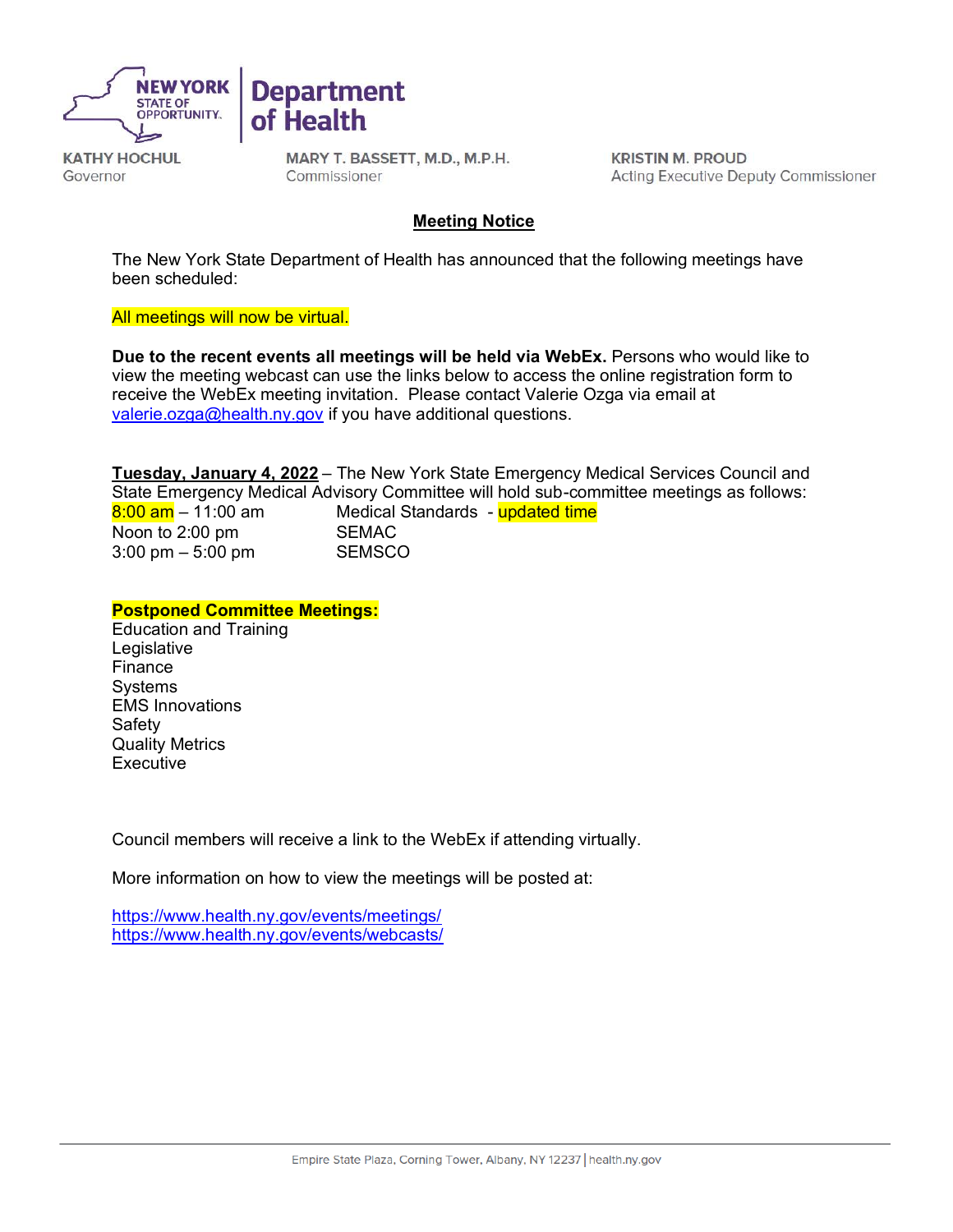

**KATHY HOCHUL** Governor

MARY T. BASSETT, M.D., M.P.H. Commissioner

**KRISTIN M. PROUD Acting Executive Deputy Commissioner** 

## **AGENDA**

#### **New York State Emergency Medical Advisory Committee (SEMAC) Tuesday, January 4, 2022 12:00 p.m. – 2:00 p.m.**

- 
- 
- 
- 4. Approval of 10/19/21 Meeting Minutes:<br>5. Bureau Staff Report:
- 
- 6. Reports of Standing Subcommittees:
	-
	- b. Medical Standards/Protocol: Dr. Lewis Marshal
	- c. EMS for Children **Amy Eisenhauer**
- 7. Old Business:
	- a. MURU App (postponed)
	- b. BLS I-Gel Pilot Project (postponed)
- 8. New Business:
	- a. First Responder PCRs/documentation
	- b. Hospital Overcrowding / EMS wait times
	- c. Suffolk County RSI data Dr. Jason Winslow
	- d. Bio spatial Presentation Peter Brodie (postponed)
- 
- 

1. Call to Order: Donald Doynow, M.D., Chair 2. Opening Comments: Commet Communisty Communisty Donald Doynow, M.D., Chair<br>2. Pledge of Allegiance: Communisty Donald Doynow, M.D., Chair Donald Doynow, M.D., Chair<br>Donald Doynow, M.D., Chair Ryan P. Greenberg, Director

a. Education: **Michael McEvoy** 

9. Announcements: Donald Doynow, M.D., Chair<br>10. Adjournment: The Conald Doynow, M.D., Chair Donald Doynow, M.D., Chair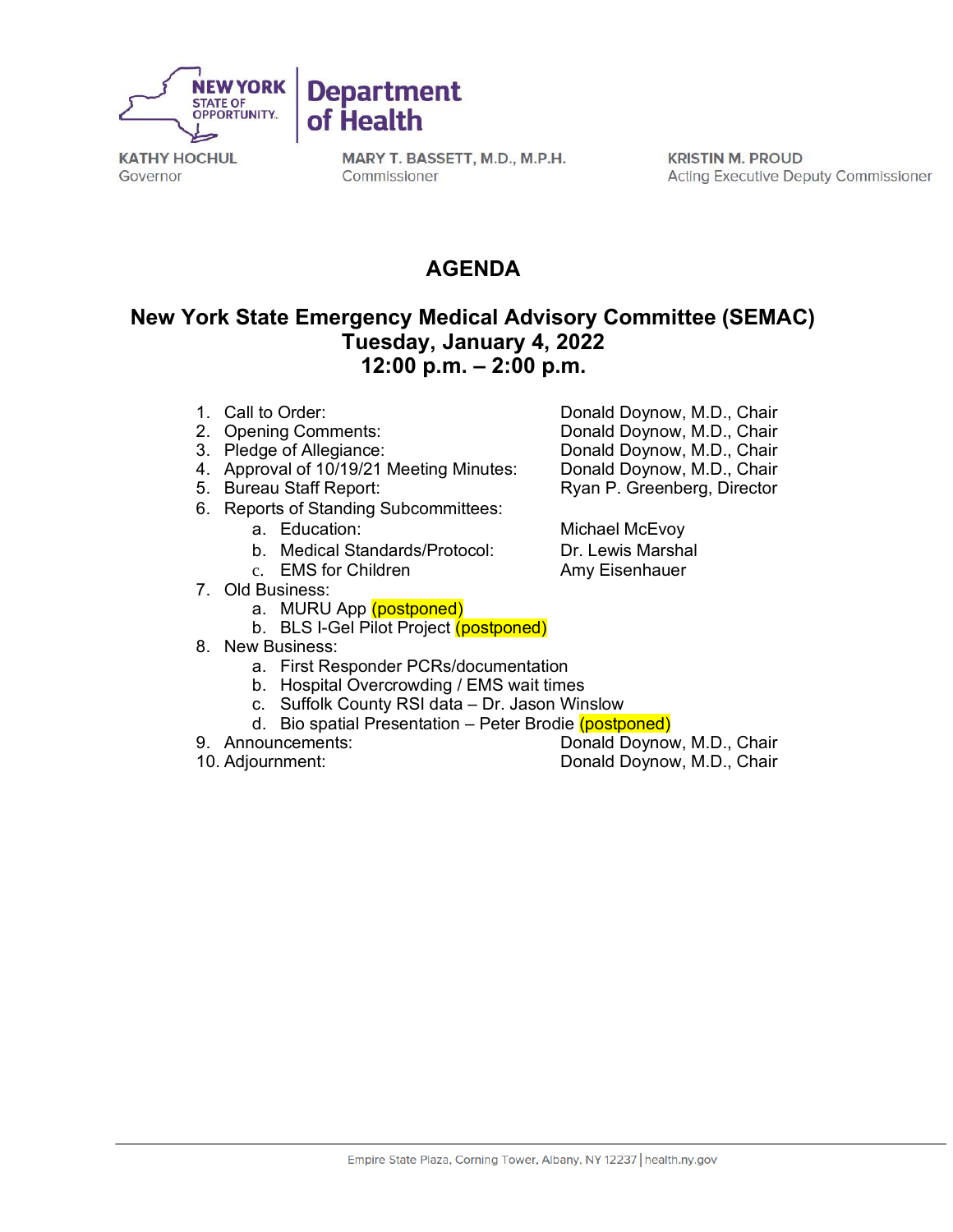

**KATHY HOCHUL** Governor

MARY T. BASSETT, M.D., M.P.H. Commissioner

**KRISTIN M. PROUD Acting Executive Deputy Commissioner** 

# **AGENDA**

### **New York State Emergency Medical Services Council (SEMSCO) Wednesday, January 5, 2022 3:00 p.m. – 5:00 pm**

- 1. Call to order by Mark Philippy, Chair
- 2. Pledge of Allegiance
- 3. Roll Call
- 4. Accept minutes of 10/20/21
- 5. Correspondence
- 6. Chairman's Report
- 7. First Vice Chairman's Report
- 8. Second Vice Chairman's Report
- 9. EMS Staff Report Ryan Greenberg
- 10. SEMAC Chair Report
- 11. Committee Reports
	- a. Executive
	- b. Medical Standards/Protocols
	- c. Education & Training
	- d. Finance
	- e. EMS Systems
	- f. Legislative
	- g. Safety
	- h. Quality Metrics
	- i. EMS Innovations
	- j. EMS-C Advisory Committee Update
	- k. State Trauma Committee Update
- 12. Old Business
- 13. New Business
	- 1. Bio spatial Presentation Peter Brodie
- 14. Adjournment